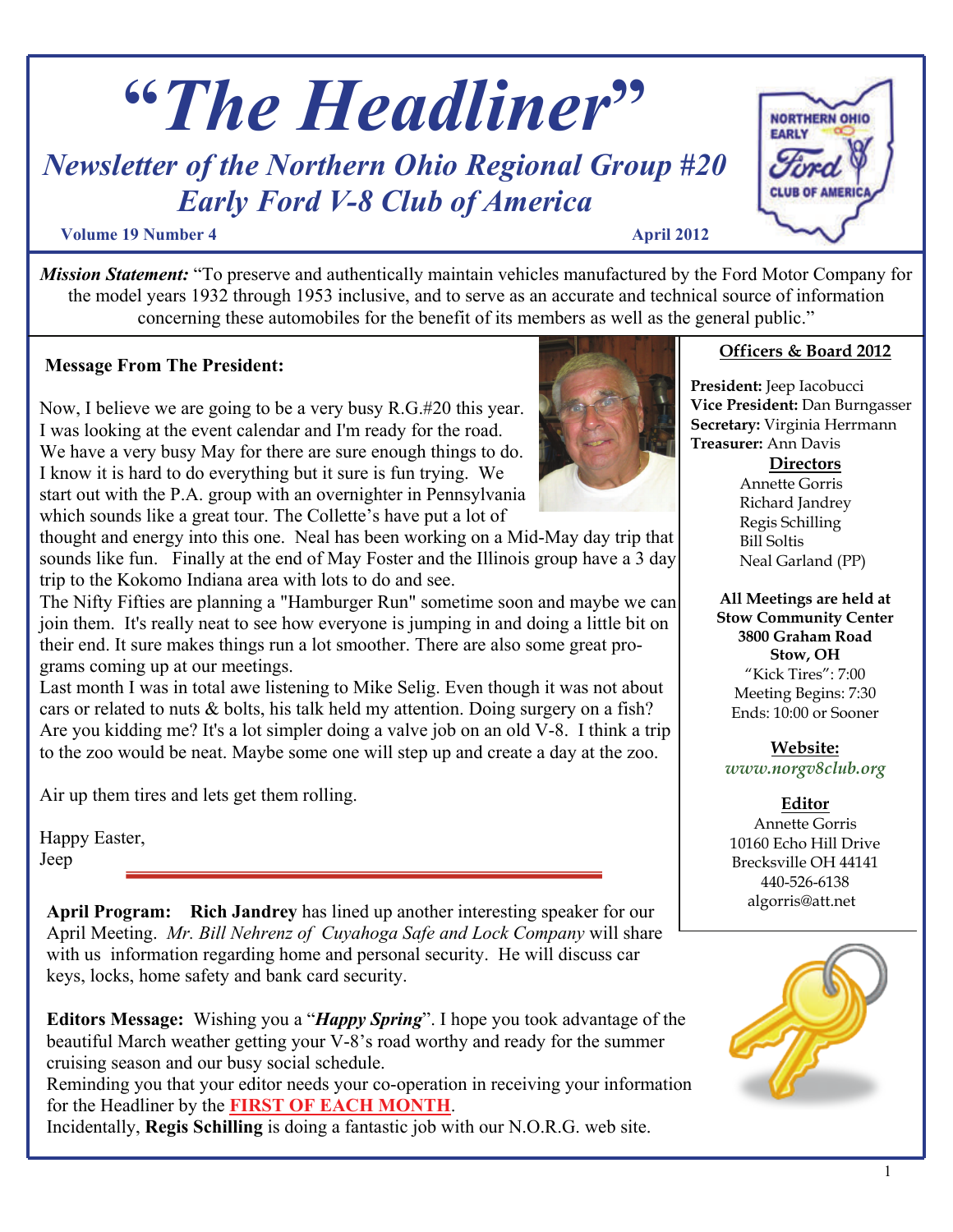# **MINUTES FROM THE N.O.R.G. MEETING OF March 16, 2012**

President Jeep Iacobucci called the meeting to order at 7:30 PM. The membership made their introductions. Jeep asked Rich Jandrey to introduce our program guest Dr. Mike Selig DVM from the Cleveland Metro Parks Zoo. He grew up in Avon Lake and had some interesting pets while growing up. Mike started out in a Small Animal Practice then moved to the Cleveland Metro Parks in 2010. Mike had a Power Point presentation on the state of the art treatment center at that the Zoo. The Zoo has over 2500 animals and 600 different species. Mike does surgeries at the Treatment Center and talked about a couple of the surgeries that he had done. The operating rooms have 2 way mirrors so that visitors to the center can view the operation. He does research, trains, and when there is a increase risk in an operation it increases paper work. Mike had a question and answer period.

Jeep thanked our guest and opened the business part of the meeting.

A thank you was given to Foster and Peggy for the cookie Volunteers for March.

The Treasurer reported the treasury balance and reported that the yearly audit was completed by Lois Stallard. The books balanced to the penny.

Neal Garland read the minutes for the February since our Secretary was not in attendance.

#### **Reports:**

SEMA: No Report

Headliner: Annette announced correction on Marietta Trip.

Website: Regis Schilling reported it is up to date.

V8 correspondent: Foster Buchtel reported deadline and needs information.

Programs: Rich Jandrey announced next month's program will be a Locksmith.

- Activities: Neal Garland told the group to call Cave Collet if interested in going to the Western Pa. Falling Waters tour. Also said that in mid May he is trying to set up an outing to view a unique car collection.
- Historian: Bill Royer brought in some early T shirts that the club members wore at least 20 years ago to outings and one from the Kent Eastern National Meet that we put on.
- Membership: Craig Gorris reported that he mailed out all remaining Club Rosters that had not been picked up. He also had not purchased a gift certificate for Guy Shively yet.
- Sunshine: No Report

**Presidents Report:** National Report called a change in the Rouge Class this year. Replacement Wiring will now be allowed in that class.

#### **Old Business:** No old business

**New Business:** Need someone to make the NORG basket for the Eastern National Meet in Georgia and take it down. Annette volunteered to purchase the basket and take down to the meet.

**General Announcements:** Put on your calendar the Rocky River Car show July 15<sup>th</sup> and September 15<sup>th</sup> Fish Fry Car Show details to come.

**Cars and Parts for Sale:** The members in attendance mentioned parts they had for sale. Jeep Iacobucci adjourned the meeting at 8:43

Respectfully Submitted in absentia

Regis Schilling for Virginia Herrmann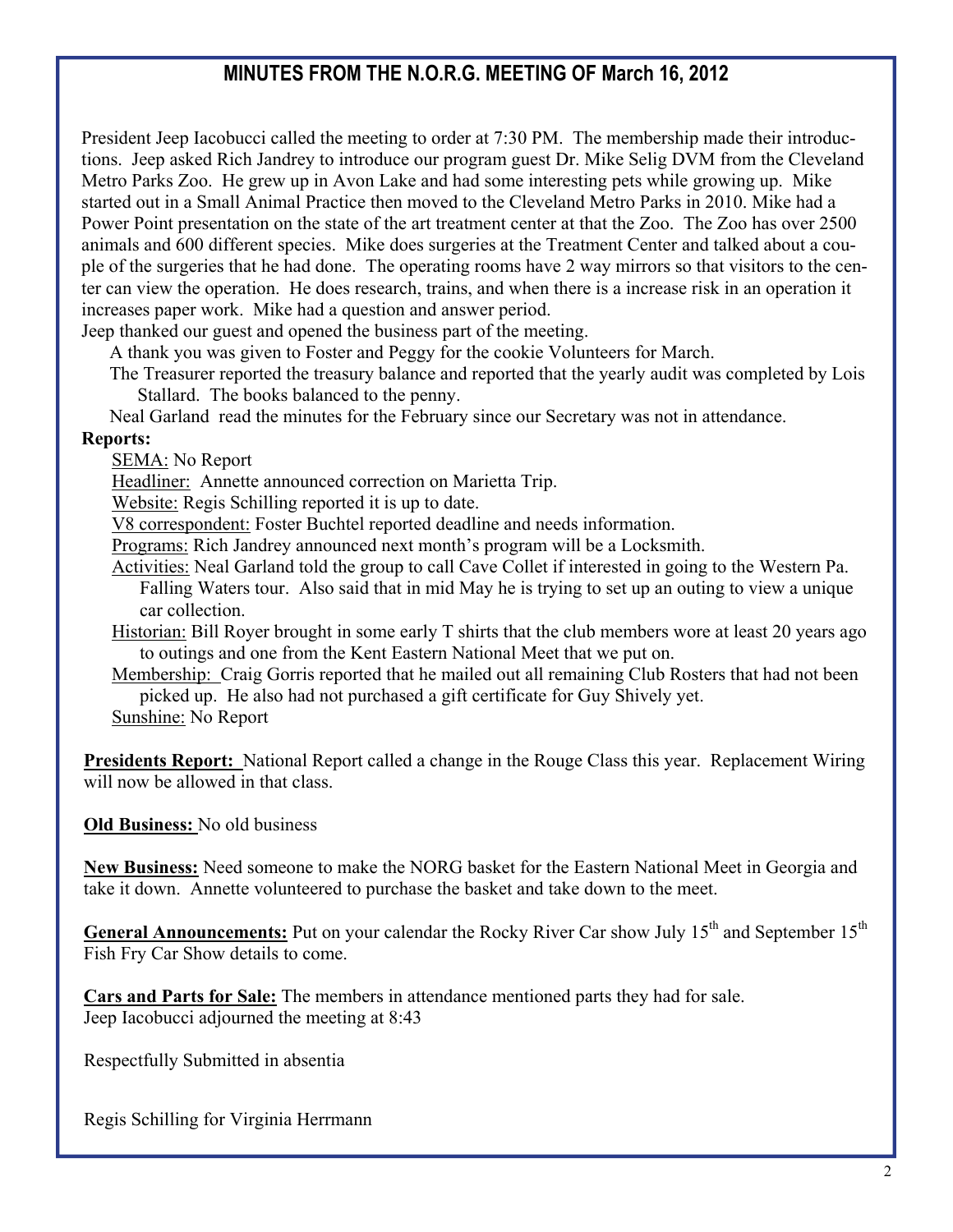#### **Greater Pittsburgh Regional Group #48 Overnight Tour May 4-5, 2012 To Fallingwater and Flight 93 Memorial**

#### **Friday, May 4**

 Meet 10 A.M. *Cranberry Twp. Mall Parking Lot* (PA Turnpike Exit 28) Take ramp to Route 19 North. At first light, turn left. At second light, turn left – Wendy's will be on left. Into parking lot and to the right. *Meet behind the AT&T Store*

- Tour To *Uniontown* Lunch At Pasta Lorenzo Grill 100 Wayland Smith Drive (724) 437-4440
- After Lunch, Arrive Fallingwater 2 P.M. (tour at 2:30) *See Second Sheet*
- Tour To *Somerset* Dinner At *Oakhurst Tea Room* 2409 Glades Pike (814) 443-2897
- **Overnight At Comfort Inn Somerset** 202 Harmon Street (814) 445-9611, \$84 + tax (complimentary breakfast) *Ask for Early Ford V8 Club Rate*

#### **Saturday, May 5**

**For more information call**  Dave or Nancy Collette 724-368-8226

- After Breakfast, To Flight 93 Memorial. Tour To *Ligonier* (Lunch And Antiques)
- Return Home.

#### **JOINT KOKOMO, INDIANA CAR TOUR 05/31/12 ~ 06/03/12 Northern Illinois RG** *(NIRG)* **(Hosts) and Northern Ohio RG** *(NORG)* **NORG Coordinator: Foster S. Buchtel (330.923.0368)**

#### **Thursday, May 31 – Leave Ohio, NORG driving tour to Kokomo, IN to meet NIRG**

#### **Friday, June 1 (With the Northern Illinois Regional Group)**

GRISSOM AIR PARK & MUSEUM *–* Named for Indiana native Virgil "Gus" Grissom, the second American astronaut to fly in space, who tragically perished in the Apollo 1 launch pad fire in 1967, this museum has an outdoor display of approximately 20 aircraft and an indoor museum containing artifacts related to the 305<sup>th</sup> Bomber Group and interesting sit-in displays, including cockpits of a replica 1903 Wright flyer, a UH-1L Huey Helicopter, and a F-4C Phantom. **Cost \$2.00/person**

ELWOOD HAYNES MUSEUM – The former home of Elwood Haynes who is credited with developing the first commercially built automobile (1893-4), inventing the metal alloys satellite and martensitic stainless steel, and – with the Apperson brothers – formed the first company in the United States to produce automobiles profitably. Many of Haynes' original inventions and automobiles are housed in the Museum. **Donation \$1.00~\$2.00**

DINNER & TOUR: SEIBERLING MANSION – In 1887, Monroe Seiberling of Akron, OH (and uncle of Goodyear Tire and Rubber Co. founder, Frank Seiberling) opened the Kokomo Strawboard Co., a maker of shoeboxes, and later, the Diamond Plate Glass Co. Construction of the Mansion, featuring a mixture of Neo-Jacobean (Queen Anne) and Romanesque Revival styles took two years (1989-91) at a cost of \$50,000. The Mansion now serves as the main museum for Indiana's Howard County. **Cost \$35.00/person** 

#### **Saturday, June 2 (With the Northern Illinois Regional Group**

KOKOMO AUTOMOTIVE MUSEUM – In addition to more than 100 classic/vintage cars on display, the visitor can enjoy vintage advertising, clothing, antiques and a great collection of signage and memorabilia relevant to the history of these cars. Step back in time and enjoy the 50s diner and service station diorama, and take time to visit the gift shop. **Cost \$3.00/ person**

JAMES DEAN MEMORIAL GALLERY- Housed in a beautifully restored 1890 Victorian home resting on a nostalgic tree-lined street, literally thousands of items of James Dean memorabilia reflect on the short life and career of one of the most remembered personalities in film history. Sadly, his love of cars led to a tragic death at age 24 in a California highway accident in 1955.

#### **Sunday, June 3 (With the Northern Illinois Regional Group)**

After continental breakfast at hotel, depart for home, or visit downtown Kokomo for their famous Art Fair starting at 11 *a.m.*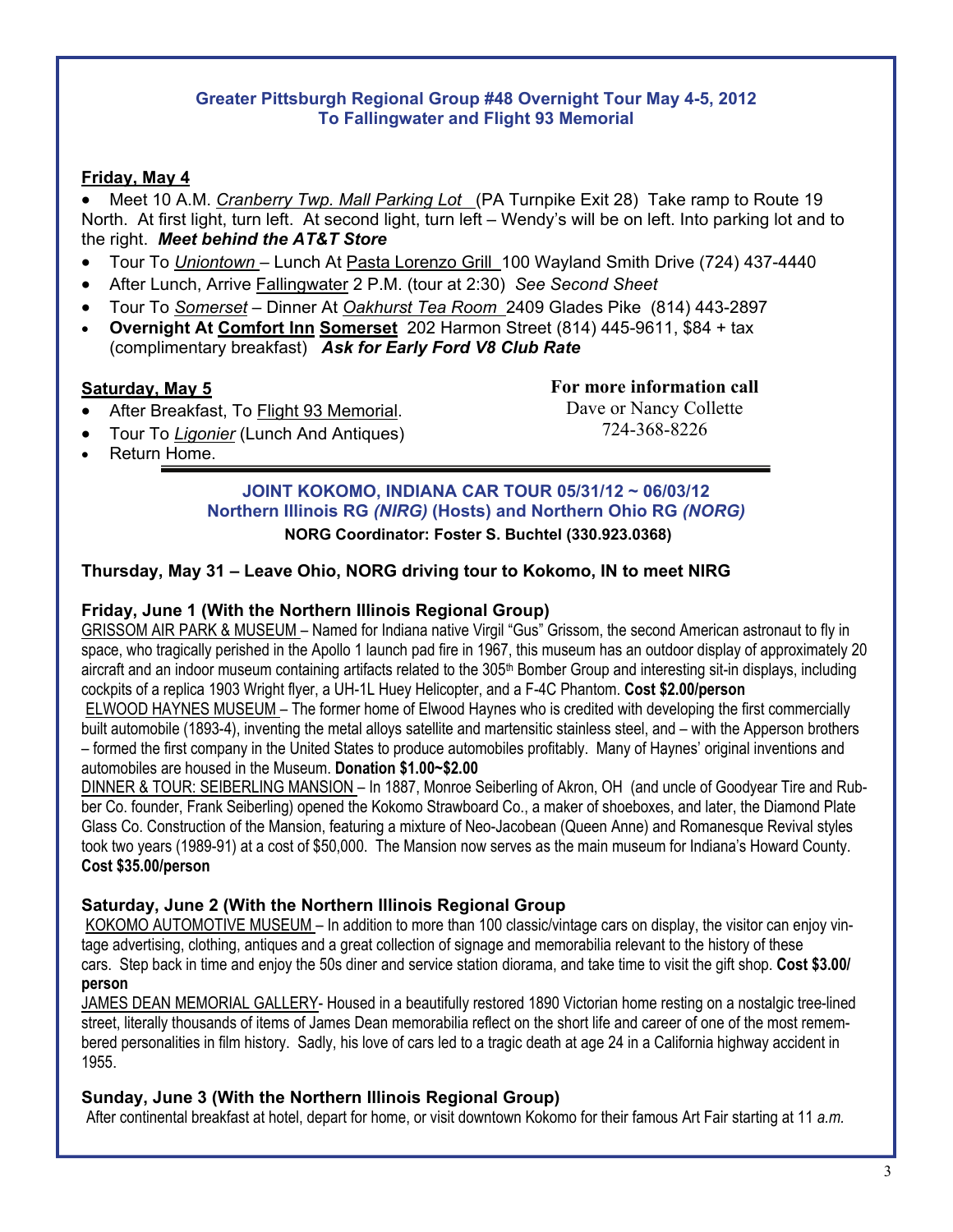#### **2012 Activities At A Glance**

**May 4th & 5th** Overnighter With Pittsburgh Group. **May 20th** Car Coddlers Swap Meet Erie County Fairgrounds **May 31st ~ June 1st** Kokomo Indiana Trip with Illinois Group **June 8th & 9th** Sugar Creek Car Festival **June 10<sup>th</sup>** Collette's Picnic at their Home **June 19th ~ June 22<sup>nd</sup>** Eastern National Meet Hiawassee, GA **July 15<sup>th</sup>** Rocky River Car Show **August 5th** Mt Alverna Rest Home **August 15th** Regina Health Center ~ Rain Date August 22nd **August 20th ~ August 23rd** Central National Meet Branson, Missouri **September 7th 8th 9th** Sternwheeler Festival, Marietta OH with Nifty Fifties **September 12 ~ September 14** Western National Meet Redmond, Oregon **October 7<sup>th</sup>** N.O.R.G. Pig Roast & Fund Raiser

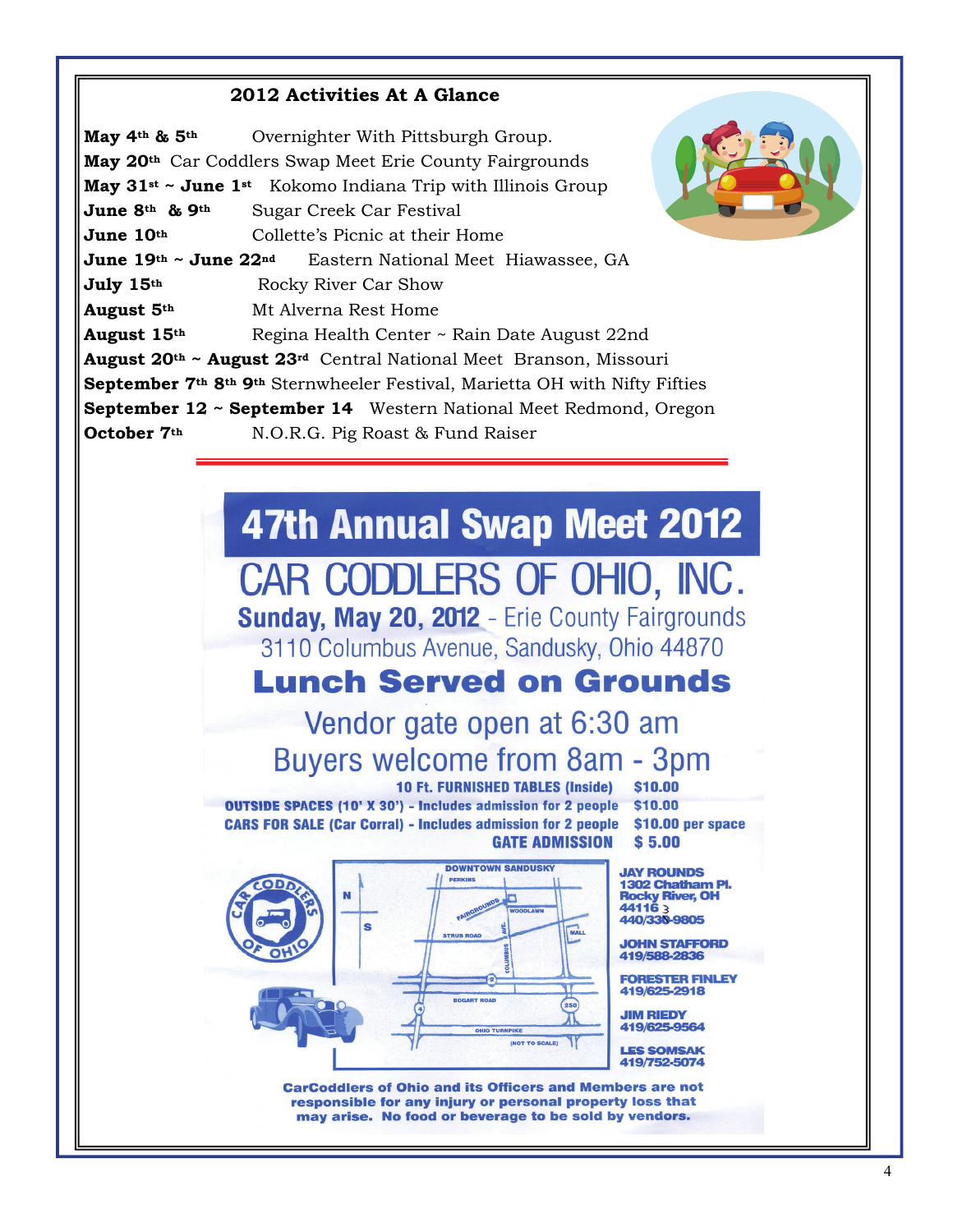# **Early Ford V-8 Club of America Judging Changes Effective in 2012**

## **Proposal 1**

There are some changes I would like you to consider relative to the **Rouge Class**. First off, because of the brief nature of the Rouge judging form, (if you haven't seen it, there are 3 yes/no questions) there is no place for the car owner to sign the sheet. This has led to car owners being ignored during the judging process and many times not knowing their car had been judged until they returned from their own judging duties. The owner is then blindsided at the awards banquet when he finds his car failed to meet with the judge's approval of originality in one or more of the categories when the award is announced. In my opinion this is unjust. *This was passed. The Judges will now be required to speak to the owner of Rouge entries as* 

*they are now required to speak to other Concourse judged entries. The Rouge judging form will be changed to include a space for the owner to sign the form after consultation with the deputy.* 

## **Proposal 2**

Another issue is drivability. The newest Rouge cars will be 58 years old in 2012. Because of the brittle nature of some of the original wiring, I would like to propose some consideration for replacing old wiring that has lost its insulation.

*This change to the Rouge Class for "Allowable Replacement Parts" was approved. The Judging Manual will be updated and incorporated into the printed version in the Roster. A statement that the "Minimum amount of wiring be replaced to ensure dependable operation and drivability is allowed." will accompany this. This is intended to discourage wholesale changing of all wiring and looms. The JSC Secretary will change the Rouge Judging form.* 

*Rusty Davis Chairman, Judging Standards Committee* 

# **Cookie Bakers**

April ~ Regina Jandrey May ~ Virginia Herrmann June ~ NO Cookies July ~ Ginger Posar

August ~ Rose Deyling September ~ Liz Wisniewski October ~ Beth Schilling November ~ Pizza Month (Barb Rooney will bring Desert)

N.O.R.G. members please note that we understand that you can not or are unable to support our Cookie Baking Program. If you wish to help support the Coffee Fund by making a small donation to help our club, please see our Treasurer, Ann Davis.